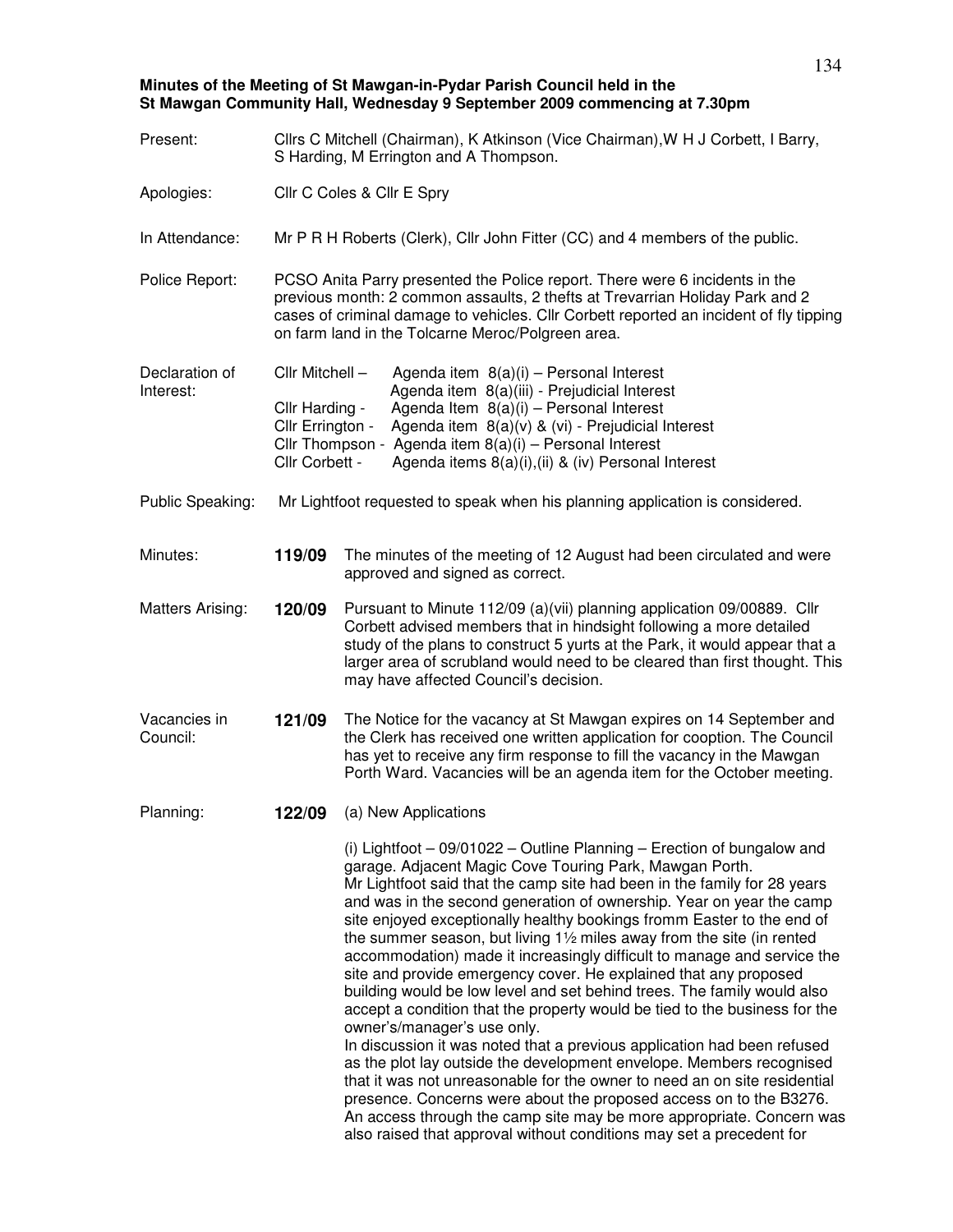applications from other landowners in the area. Proposed Cllr Corbett, seconded Cllr Errington, that the Council defers a decision to allow discussion with the Planning Case Officer regarding planning policy for construction of residential property tied to business use to ensure appropriate conditions can be set. This was Resolved nem.con.

(ii) Jennings – 09/00937 – Provision of outdoor swimming pool enclosure. Watergate Bay Touring Park, Tregurrian. It was Resolved to support this application.

(iii) Bellamy/Kingsley – 09/01062 – Proposed extension and alterations to dwelling. Alternative design to approved application 95/00687. Sea Drift, Trenance, Mawgan Porth.

Members considered that there was a need to review the 1995 application in the light of the Parish Plan. The current proposal was considered to be imposing and did not blend with the street scene. Proposed Cllr Corbett, seconded Cllr Thompson, that the Council defers a decision to allow discussion with the Planning Case Officer regarding the proposed design.

This was Resolved nem.con.

The Chair for this item was taken by the Vice Chairman, Cllr Atkinson as the Chairman, Cllr Mitchell having declared a prejudicial Interest left the chamber and took no part in the discussion.

(iv) Barlow – 09/01144 – Full Planning Change of Use – Change of use of agricultural land to create replacement hole at golf course. Merlin Golf Club, Mawgan Porth. It was noted that a previous application had been dismissed on appeal when safety issues in relation to adjoining land were raised. This re-application shows the green repositioned to allow greater safety margins following the course designer's safety assessment. Members agreed that the safety issue was paramount in considering this application and it was noted that the PGA provide a free independent professional safety advisory service. Proposed Cllr Corbett, seconded Cllr Atkinson, that the Council would not object to the application on condition that the applicant seeks the independent PGA advice and that this advice confirms that the safety distances set by the course designer are satisfactory. This was Resolved nem.con.

(v) Mawgan Porth Holiday Park Ltd – 09/01102 – Proposed construction of rear dormer. Windsong, Tredragon Close, Mawgan Porth. It was Resolved to make no comment on this proposal following CC's decision to approve a similar recent application for this property, against the wishes of the PC.

(vi) Mawgan Porth Holiday Park Ltd. – 09/ 01103 – Proposed construction of inset balcony. Windsong, Tredragon Close, Mawgan Porth. Proposed Cllr Corbett, seconded Cllr Barry, that the Council defers a decision on this proposal to allow for discussion with the Planning Case Officer over design issues. This was Resolved nem.con.

Cllr Errington having declared a Prejudicial Interest in the above items  $(a)(v)$  and  $(a)(vi)$  left the chamber and too no part in the discussion.

(vii) Misch – 09/01098 – Alteration and refurbishment of holiday cottages, including increasing the size of existing single storey back extension and raising roof by 0.7m to provide for insulation and additional headroom to existing upper floor – consent 08/01565. No.5 & 6 Porth Farm Cottages, Mawgan Porth. It was Resolved to support this application.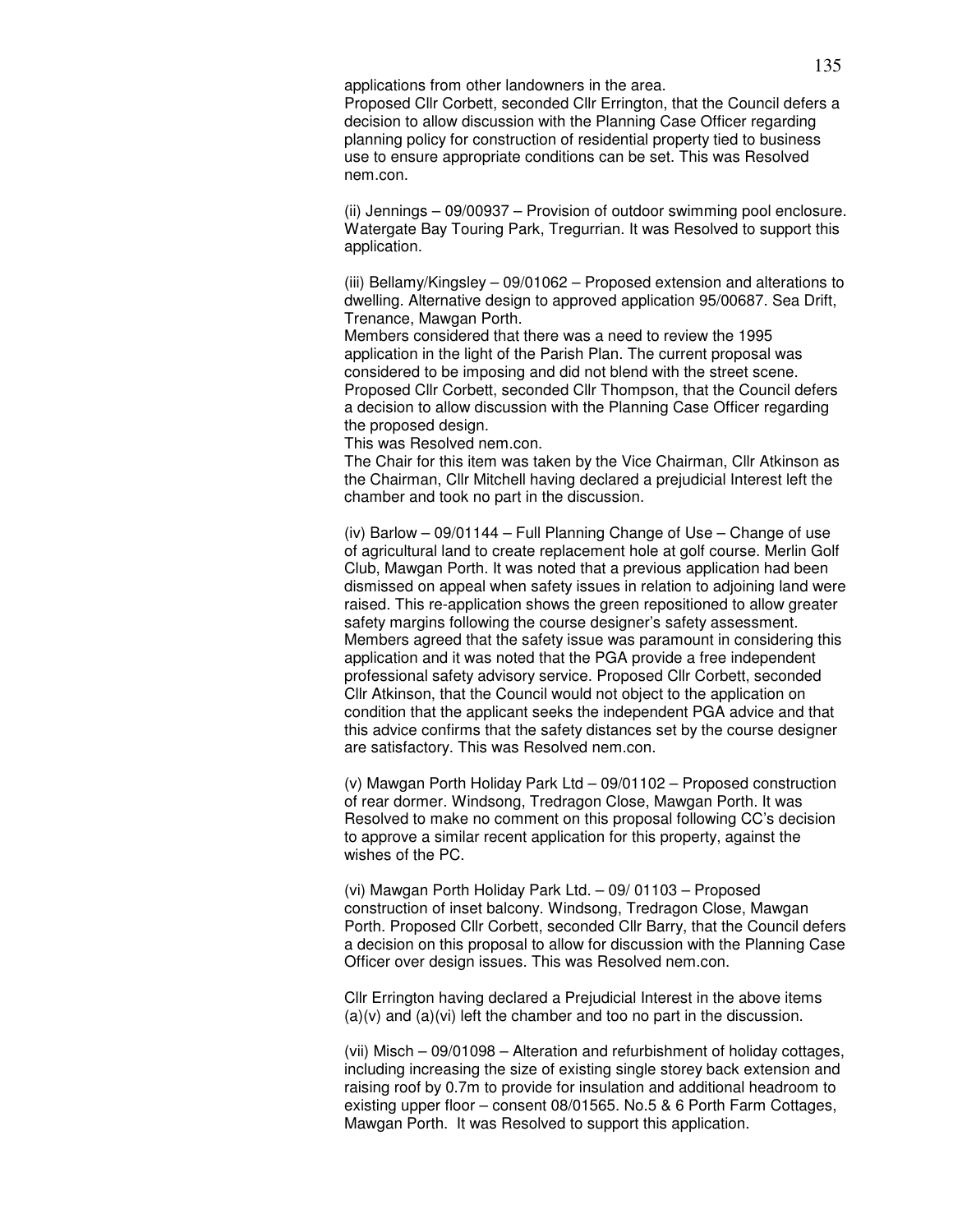|                                                             |        | (b) Advice from Cornwall Council<br>(i) TPO Application for tree works. Hylton, St Mawgan (Min112/09).<br>Granted.                                                                                                                                                                                                                                                                                                                                                                                                                                                                                                                                                                                                                                                                |
|-------------------------------------------------------------|--------|-----------------------------------------------------------------------------------------------------------------------------------------------------------------------------------------------------------------------------------------------------------------------------------------------------------------------------------------------------------------------------------------------------------------------------------------------------------------------------------------------------------------------------------------------------------------------------------------------------------------------------------------------------------------------------------------------------------------------------------------------------------------------------------|
|                                                             |        | (ii) TPO Application for tree works. St Teresa, St Mawgan (Min112/09).<br>Granted.                                                                                                                                                                                                                                                                                                                                                                                                                                                                                                                                                                                                                                                                                                |
|                                                             |        | (iii) Canopy to Airport terminal food and beverage outside seating area.<br>Newquay (Cornwall) Airport (Min097/09). Granted.                                                                                                                                                                                                                                                                                                                                                                                                                                                                                                                                                                                                                                                      |
|                                                             |        | (c) Other Issues                                                                                                                                                                                                                                                                                                                                                                                                                                                                                                                                                                                                                                                                                                                                                                  |
|                                                             |        | (i) Planning Consultation - CC Proposals - The Clerk tabled details of<br>CC's Planning & Regeneration Service's Draft Protocol for Local<br>Councils. The proposals enhance the PC's role in the planning process.<br>The proposals have yet to be reviewed by the CC Planning Improvement<br>Panel.                                                                                                                                                                                                                                                                                                                                                                                                                                                                             |
| <b>CPRE Cornwall</b><br><b>Best Kept</b><br>Village Awards: | 123/09 | For 2009 St Mawgan was again awarded a Highly Commended<br>Certificate. There is always strong competition for this quality award. The<br>winner this year was Wilcove, followed by St Neot, Altarnun and St Tudy.                                                                                                                                                                                                                                                                                                                                                                                                                                                                                                                                                                |
| <b>CALC Survey:</b>                                         | 124/09 | The Chairman tabled a CALC Members Needs Survey 2009 to help<br>CALC plan provision of services to member Councils and their members.<br>It was agreed that the Chairman and the Clerk complete the survey<br>questionnaire.                                                                                                                                                                                                                                                                                                                                                                                                                                                                                                                                                      |
| Area Network:                                               | 125/09 | It was Resolved that Cllr Errington and Cllr Thompson will be the PC's<br>representatives at meetings of the Newquay and St Columb Area<br>Community Network. It was Resolved to support the meeting called for<br>the 17 September 09. For this meeting Cllr Mitchell will attend in place of<br>Cllr Thompson who has a prior engagement.                                                                                                                                                                                                                                                                                                                                                                                                                                       |
| Mawgan Porth<br>Beach:                                      | 126/09 | Dog Bin North Steps - Maintenance Contractor has a new bin for this<br>location and will arrange delivery to Cllr Old. Cllr Corbett raised the<br>problem of water quality in the light of the issues raised in the recent BBC<br>Panorama programme. It was agreed that the Clerk writes to SWW to<br>invite a representative to attend a future Council meeting to discuss the<br>local situation.                                                                                                                                                                                                                                                                                                                                                                              |
| Playing Field:                                              | 127/09 | (i) General - no issues.<br>(ii) Double Gates repair/replacement. Cllr Corbett agreed to have an<br>assessment carried out on their condition (to include the Burial Ground<br>gates) in order to make an informed decision.                                                                                                                                                                                                                                                                                                                                                                                                                                                                                                                                                      |
| <b>Burial</b><br>Ground/Closed<br>Cemetery:                 | 128/09 | (i) General Issues - The Clerk advised that he had received an enquiry<br>regarding the possible interment of ashes in an established war grave.<br>It was agreed that the PC would not object, providing authority was<br>granted by the War Graves Commission.<br>(ii) Oratoria The Clerk tabled details of a request received from a<br>member of the Parish for the possible erection of an oratoria in the<br>Catholic part of the Cemetery, to celebrate the life of St Columban. The<br>enquirer has received a copper plaque statue made in France in the<br>town of Luxeux where St Columban settled and died. The Road to<br>Christian Europe, a French Association with charitable status is<br>supporting these projects throughout Europe. It was agreed that Burial |

136